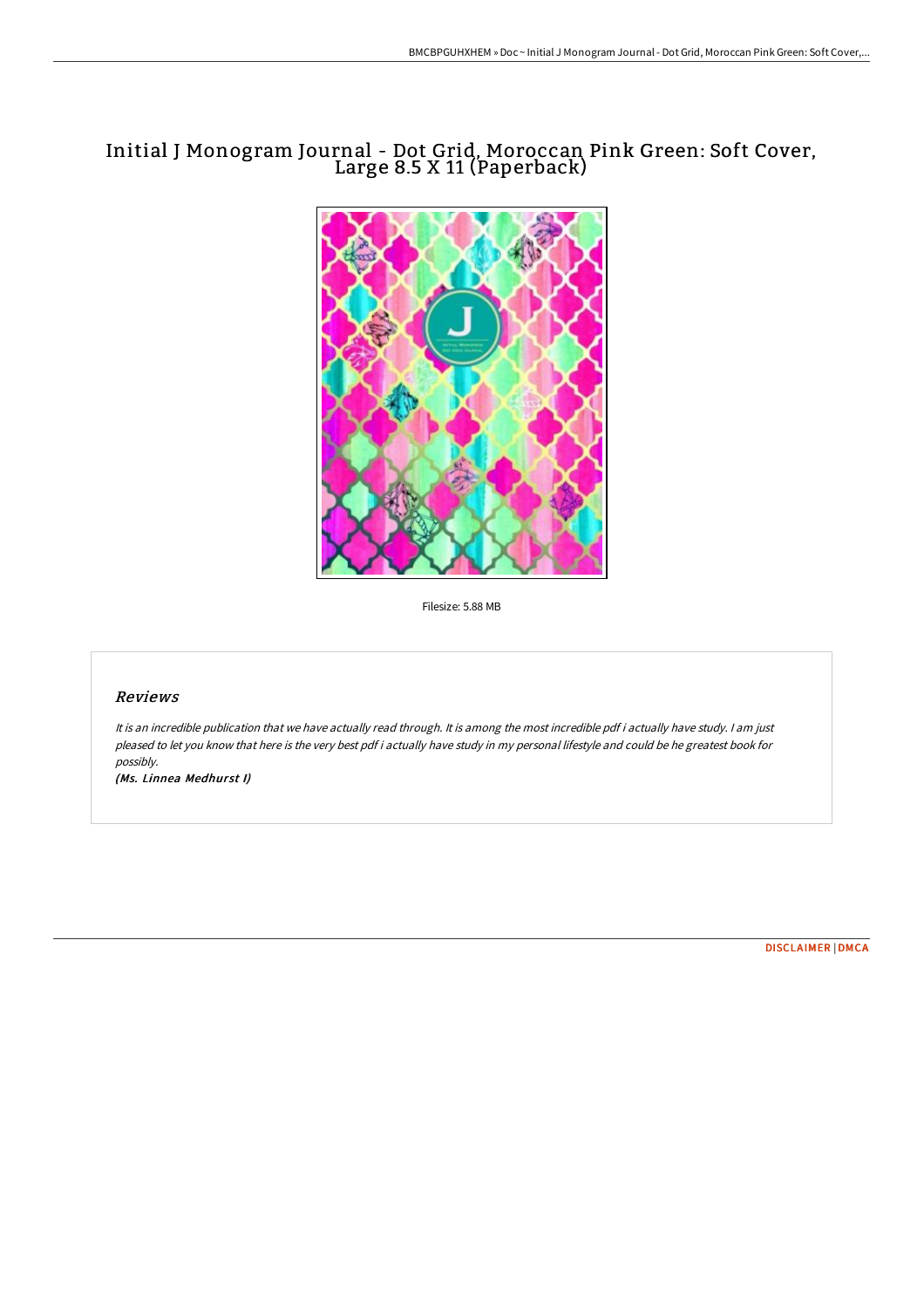## INITIAL J MONOGRAM JOURNAL - DOT GRID, MOROCCAN PINK GREEN: SOFT COVER, LARGE 8.5 X 11 (PAPERBACK)

⊕ **DOWNLOAD PDF** 

Createspace Independent Publishing Platform, United States, 2017. Paperback. Condition: New. Language: English . Brand New Book \*\*\*\*\* Print on Demand \*\*\*\*\*. Initial J Monogram Journal In cool and fresh pink, green, and lemon yellow colors. Moroccan tile design Dot Grid Journal Great for beginner bullet journaling Light gray dots Grid size: 0.25 inches 110 pages (white paper) 8.5 x 11 inches, extra large size Soft cover notebook Featuring pink, green, and yellow moroccan tiles design Please visit our New Day Journals Amazon store for more journals and notebooks.

 $\blacksquare$ Read Initial J Monogram Journal - Dot Grid, Moroccan Pink Green: Soft Cover, Large 8.5 X 11 [\(Paperback\)](http://www.bookdirs.com/initial-j-monogram-journal-dot-grid-moroccan-pin.html) Online  $\Rightarrow$ Download PDF Initial J Monogram Journal - Dot Grid, Moroccan Pink Green: Soft Cover, Large 8.5 X 11 [\(Paperback\)](http://www.bookdirs.com/initial-j-monogram-journal-dot-grid-moroccan-pin.html)